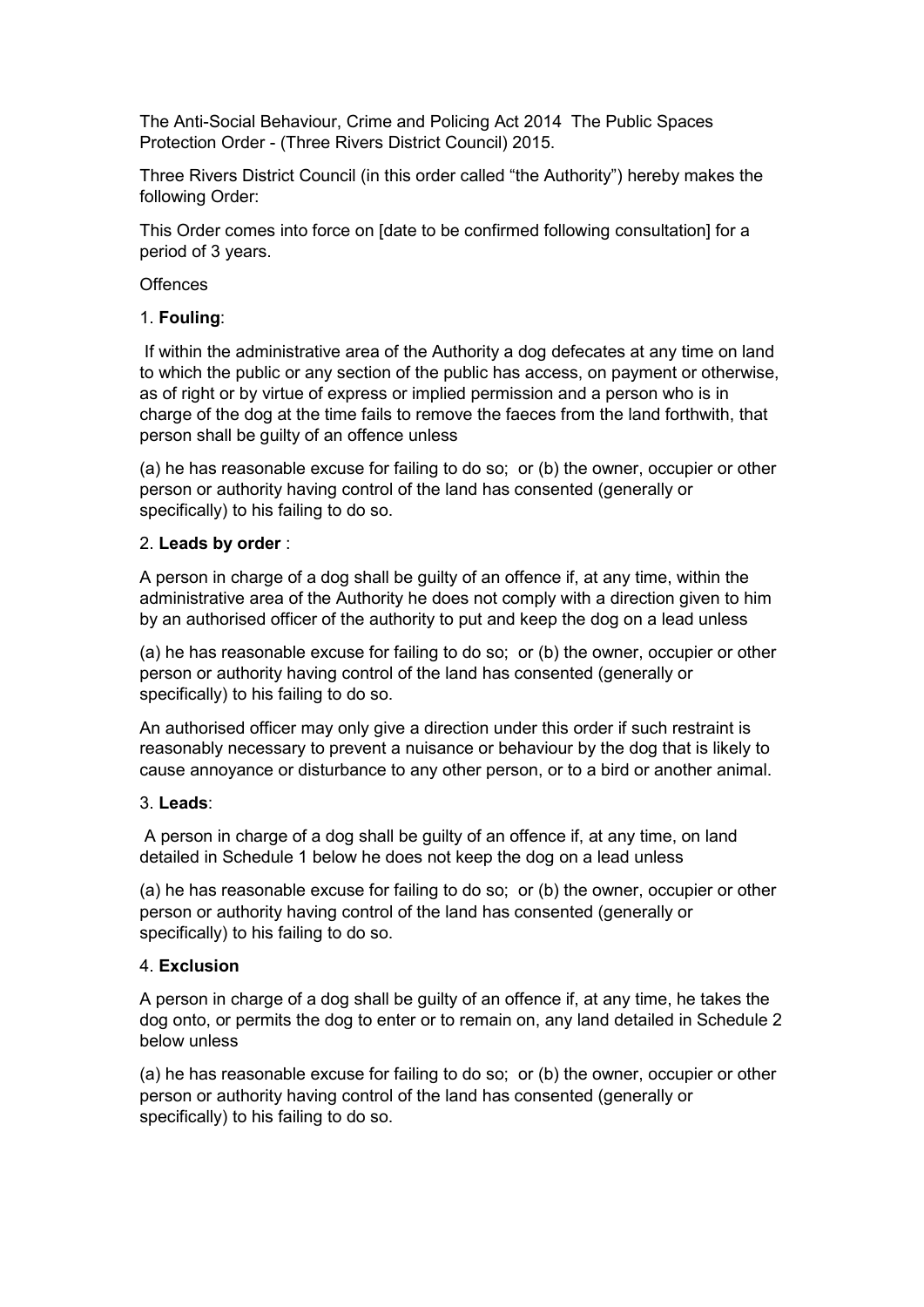## 5. **Restrict Number of Dogs Walked by One Person**

A person shall be guilty of an offence if, at any time, within the administrative area of the Authority he is in charge of more than 4 dogs unless

a) he has reasonable excuse for failing to do so; or (b) the owner, occupier or other person or authority having control of the land has consented (generally or specifically) to his failing to do so

6. Exemptions Nothing in this order shall apply to a person who –

(a) is registered as a blind person in a register compiled under section 29 of the National Assistance Act 1948; or (b) is deaf, in respect of a dog trained by Hearing Dogs for Deaf People (registered charity number 293358) and upon which he relies for assistance; or (c) has a disability which affects his mobility, manual dexterity, physical coordination or ability to lift, carry or otherwise move everyday objects, in respect of a dog trained by a prescribed charity and upon which he relies for assistance.

For the purpose of this order –

• A person who habitually has a dog in his possession shall be taken to be in charge of the dog at any time unless at that time some other person is in charge of the dog;

• Placing the faeces in a receptacle on the land which is provided for the purpose, or for the disposal of waste, shall be sufficient removal from the land;

 • Being unaware of the defecation (whether by reason of not being in the vicinity or otherwise), or not having a device for or other suitable means of removing the faeces shall not be a reasonable excuse for failing to remove the faeces

• "an authorised officer of the Authority" means an employee, partnership agency or contractor of Three Rivers District Council who is authorised in writing by Three Rivers District Council for the purposes of giving directions under the Order.

• Each of the following is a "prescribed charity" -

Dogs for the Disabled (registered charily number 700454)

Support Dogs Limited (registered charity number 1088281)

Canine Partners for Independence (registered charity number (803680)

6. Penalty:

 A person who is guilty of an offence under this Order shall be liable to a £75.00 Fixed Penalty Notice, or upon summary conviction to a fine not exceeding level 3 on the standard scale.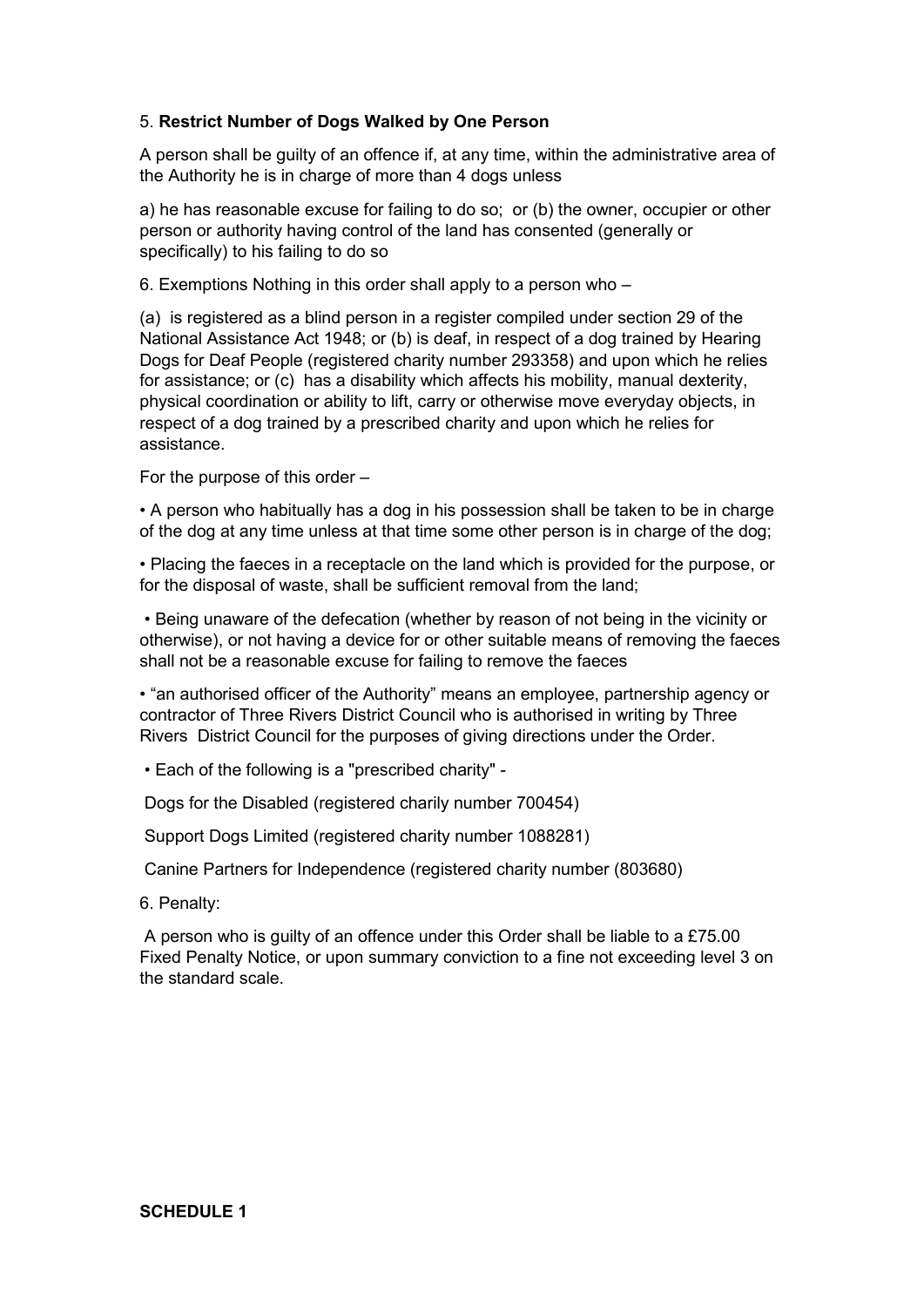Dogs must be kept on a lead in the area surrounding the Café in the Park in The Aquadrome, Rickmansworth, Hertfordshire. Highlighted in the map below



Rickmansworth Aquadrome Local Nature Reserve

Reproduced with permission from the Ordnance Survey map with the permission of the Controller<br>of Her Majesty's Staionery Office: Crown Copyright, Unauthorised reproduction infringes Crown<br>Copyright and may lead to prosecut

Key Boundary of Dogs<br>on Leads Area

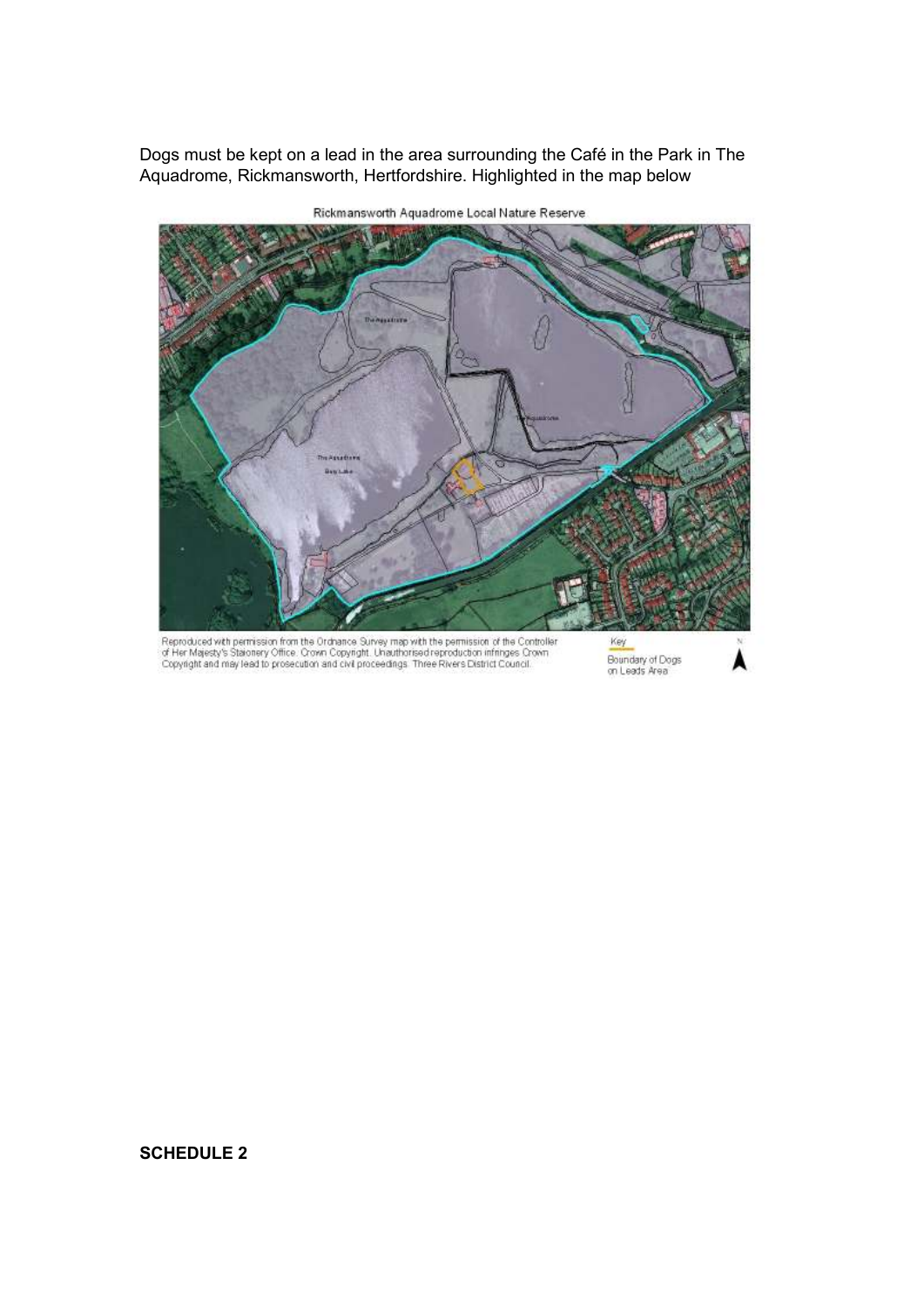Dogs are excluded from all children's play areas throughout the District and fenced off picnic areas listed below. Dogs are excluded from the grazed land areas on Chorleywood House Grounds outlined in orange on the map below:



Chorleywood House Estate Local Nature Reserve

Reproduced with permission from the Ordnance Survey<br>map with the permission of the Controller of Her Majesty's<br>Staionery Office. Crown Copyright. Unauthorised<br>reproduction infringes Crown Copyright and may lead to<br>prosecut

Boundary of<br>Grazed Areas



# **Fenced Picnic Area** in The Aquadrome, Rickmansworth, Hertfordshire

### **Children's Play Areas**:

| Manor House Grounds - Junior areea    | Gallows Hill Lane, Abbots Langley, Herts<br>WD5 0BX  |
|---------------------------------------|------------------------------------------------------|
| Manor House Grounds Infant            | Gallows Hill Lane, Abbots Langley, Herts             |
| Manor House Grounds Teen              | Gallows Hill Lane, Abbots Langley, Herts             |
| <b>Manor House Grounds Skate Area</b> | Gallows Hill Lane, Abbots Langley, Herts             |
| Bedmond playing fields                | Toms Lane, Bedmond, Herts WD5 0RB                    |
| Love Lane                             | Love Lane, Abbots Langley, Herts WD5<br>0QA          |
| South Way                             | Abbots Langley, Herts WD5 0JL                        |
| King George V Playing Fields          | George V Way, Sarratt, Herts                         |
| Langleybury                           | Hunton Bridge Road, Abbots Langley,<br>Herts WD4 8QQ |
| Langleybury                           | Langleybury Lane, Abbots Langley, Herts<br>WD4 8QQ   |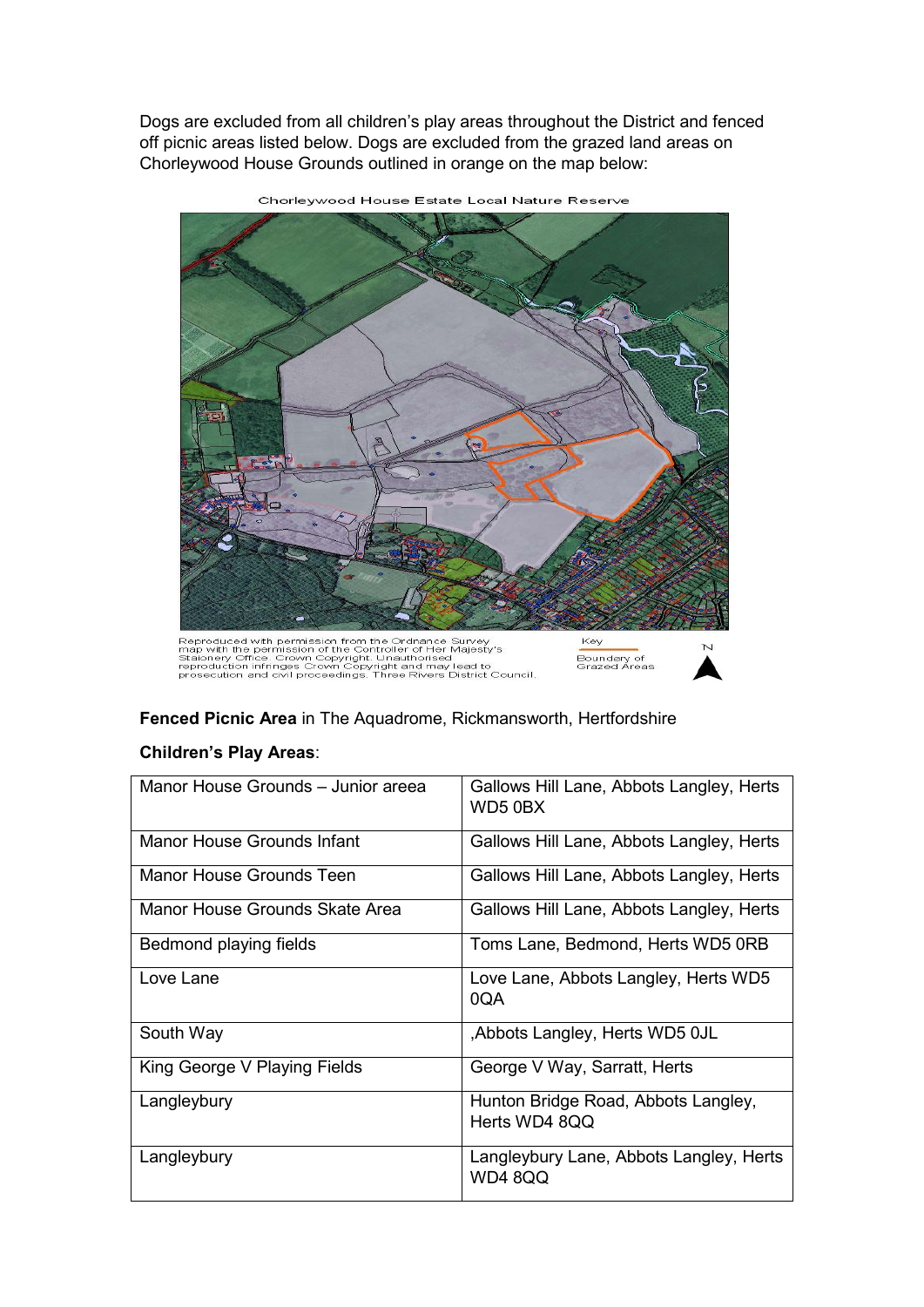| <b>Tanners Wood Lane</b>                             | Abbots Langley, Herts WD5 0LG                     |
|------------------------------------------------------|---------------------------------------------------|
| <b>Gade View Gardens</b>                             | Abbots Langley, Herts WD                          |
| Huntonbury Village - Dowding Way                     | Leavesden, Herts WD25 7GA                         |
| Leavesden Country Park North play area               | Leavesden, Herts WD5 0GN                          |
| Leavesden Country Park North gym                     | Leavesden, Herts WD5 0GN                          |
| Leavesden Country Park Tennis Courts                 | Leavesden, Herts WD5 0GN                          |
| <b>Lemonfield Drive</b>                              | Leavesden, Herts WD25 9TR                         |
| <b>Boundary Way</b>                                  | Leavesden, Herts WD25 7SU                         |
| Leavesden Aerodrome                                  | Leavesden Herts WD25                              |
| Robins Place play area                               | Booundary Way, Leavesden, Herts<br><b>WD257SN</b> |
| <b>Primrose Hill</b>                                 | Kings Langley, Herts WD4                          |
| Ovaltine 1                                           | Station Road, Kings Langley WD4 8GX               |
| Ovaltine 2                                           | Station Road Kings Langley Herts WD4<br>8GX       |
| <b>The Swillett</b>                                  | Heronsgate Road Chorleywood Herts<br>WD3 5BS      |
| Chorleywood House Grounds Tennis<br>Courts           | Chorleywood, Herts                                |
| <b>Baldwins Lane Playing Fields Tennis</b><br>Courts | Croxley Green, Herts                              |
| Baldwins Lane play area                              | Croxley Green WD3 3LE                             |
| <b>Baldwins Lane Skate Park</b>                      | <b>Croxley Green, Herts</b>                       |
| Barton Way play area                                 | <b>Croxley Green Herts</b>                        |
| Barton Way playing fields - gym                      | <b>Croxley Green Herts</b>                        |
| <b>Cassiobridge Recreation Ground</b>                | Croxley Green Herts WD3 3DG                       |
| <b>Woodland Chase</b>                                | <b>Croxley Green Herts</b>                        |
| <b>Durrants</b>                                      | <b>Croxley Green Herts</b>                        |
| Eastbury Play Area                                   | Batchworth Lane Herts HA6 3HU                     |
| <b>Eastbury Tennis Courts</b>                        | <b>Batchworth Lane Herts</b>                      |
| Ebury Play Area                                      | Riverside Drive, Rickmansworth Herts              |
| Ebury play area gym                                  | <b>Rickmansworth Herts</b>                        |
| Skidmore Way                                         | <b>Rickmansworth herts</b>                        |
| Scotsbridge playing fields                           | Scots Hill Rickmansworth Herts                    |